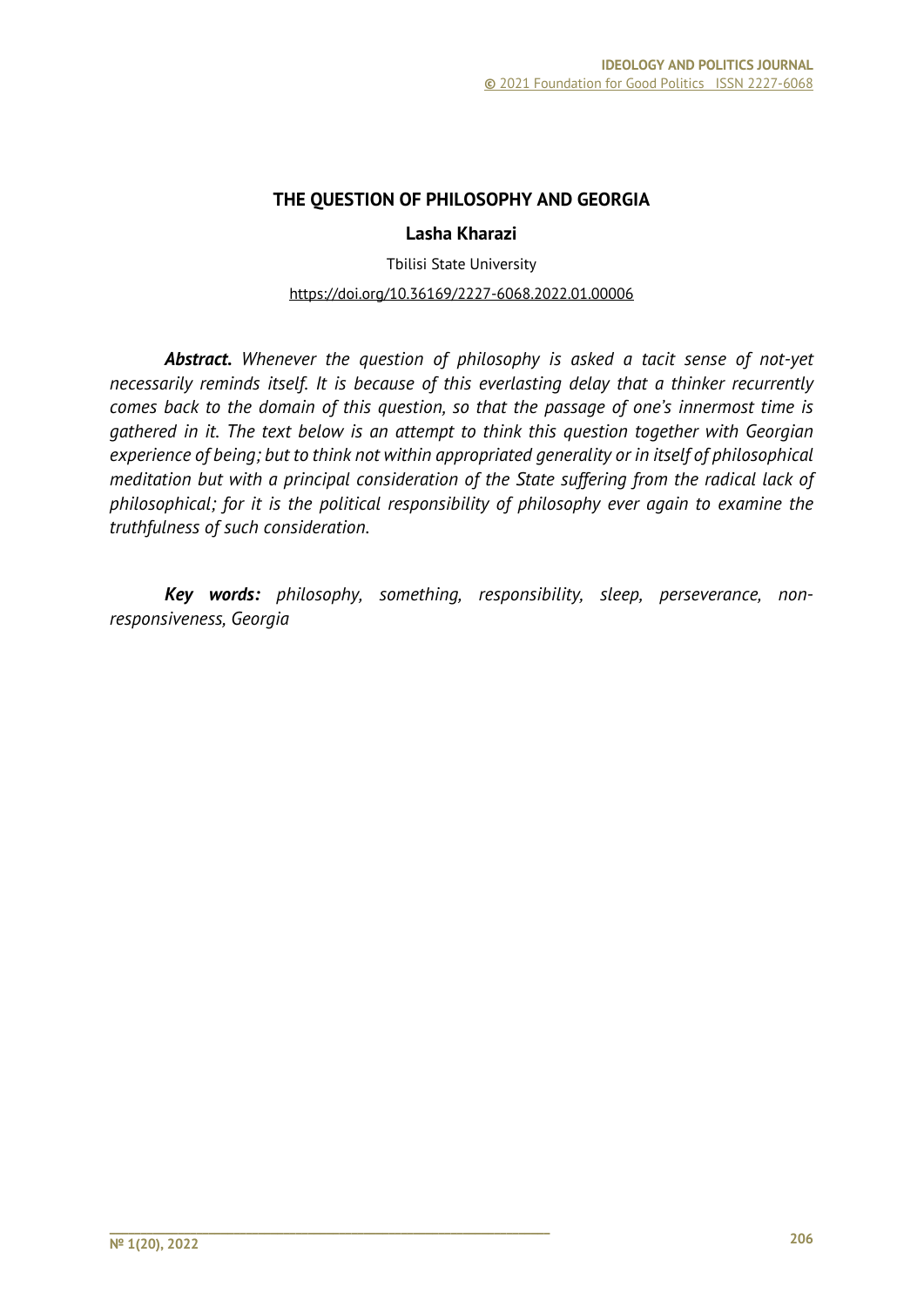## *Something* **of the present times**

How to ask the question of philosophy when the times we are living in, and theoreticopractical conditions implied in it, (as if) leave no possibility for this? The conscious insight of the pandemic of Covid-19 for obvious reasons—and properly so—calls for the medically authorized ethics of reality. In front of the unveiled sovereignty of death, of its unexpectedly recollected absolute presence, pandemic with its institutionalized apparatuses urges for survival. It narrows the heterogeneity of worldly things to the prevailing idiom of contagiousness and only in a full accordance with its axiomatic shapes and commands the sum of the living spheres.<sup>1</sup> No doubt that from the perspective of its historical exposition there is nothing extraordinary in such arrangement of things. It is the regular status of infected times in general, or of the times composed of homicidal viruses to produce the grand tendencies of reduction, the organized blocks of simplifications, of banalizations, in the realm of which the possibilities or the chances (as the philosophically actual pseudonym of the later) for explicating the essential elements of thought are weakened till their extreme point; degraded, exhausted, excluded, superseded, immobilized in their innermost necessities, thus letting the inadequate forces of life to categorize and dominate.

Nonetheless, the text below is not about pandemic. The first and foremost question implicated in it is the question of philosophy; at once and possibly the most immediate and elusive of all the questions. There is *something* in this facticity of unveiled sovereignty of death, commonly referred as pandemic, which appears to us as thoughtfully demanding. Nobody can say with sufficient rigor and precision to what specifically this *something* calls for. It is far beyond the first time that the only thing given as a fact of knowledge in relation to it is that we know nothing about it; and still, whatever might be the general truth of this *something*, the spontaneity of impression formed in a very literal here and now, designates *it* as the real object of experience, the instantaneous affirmation of a relation between the actual being of a living and *a* life of the world in its present condition. But as it is (nearly) axiomatically considered in philosophy, predominantly in its Kantian variation, the truth of impression is hardly ever a viable ground for knowledge; *the receptivity of impressions* [die Rezeptivität der Eindrücke] is the necessary half but never the sufficient source for cognition; though impressions justify the subjective autonomy of intuition, through which as Kant himself emphasizes in the first critique, *object is given to us* [uns ein Gegenstand gegeben], it is never enough for constituting the knowledge of objects, for supplying these objects with *spontaneity of cognition* i.e. understanding (Kant 1998: 193). What essentially matters in this regard and we also need to explicate is that impression we are speaking of principally differs from

 $1$  The concept of sovereignty used in this context has nothing to do with its politico-legal connotations. It was George Bataille's fragmentary thought from his meditative book, *Guilty* which served as the source for speaking about the sovereignty of death. Bataille writes: "The autonomy – sovereignty – of man is linked to the fact of his being a question with no answer." This linkage between the essence of human life and its ontological givenness to be a question without answer constitutes the sovereignty of man insofar as death itself, in its essential understanding is a question always already left without whatever answer. So that whenever the sovereignty of death is spoken of, therein the sovereignty of man is implicated. See, George Bataille, *Guilty*, trans. Bruce Boone (Venice CA: The Lapis Press, 1988), 133.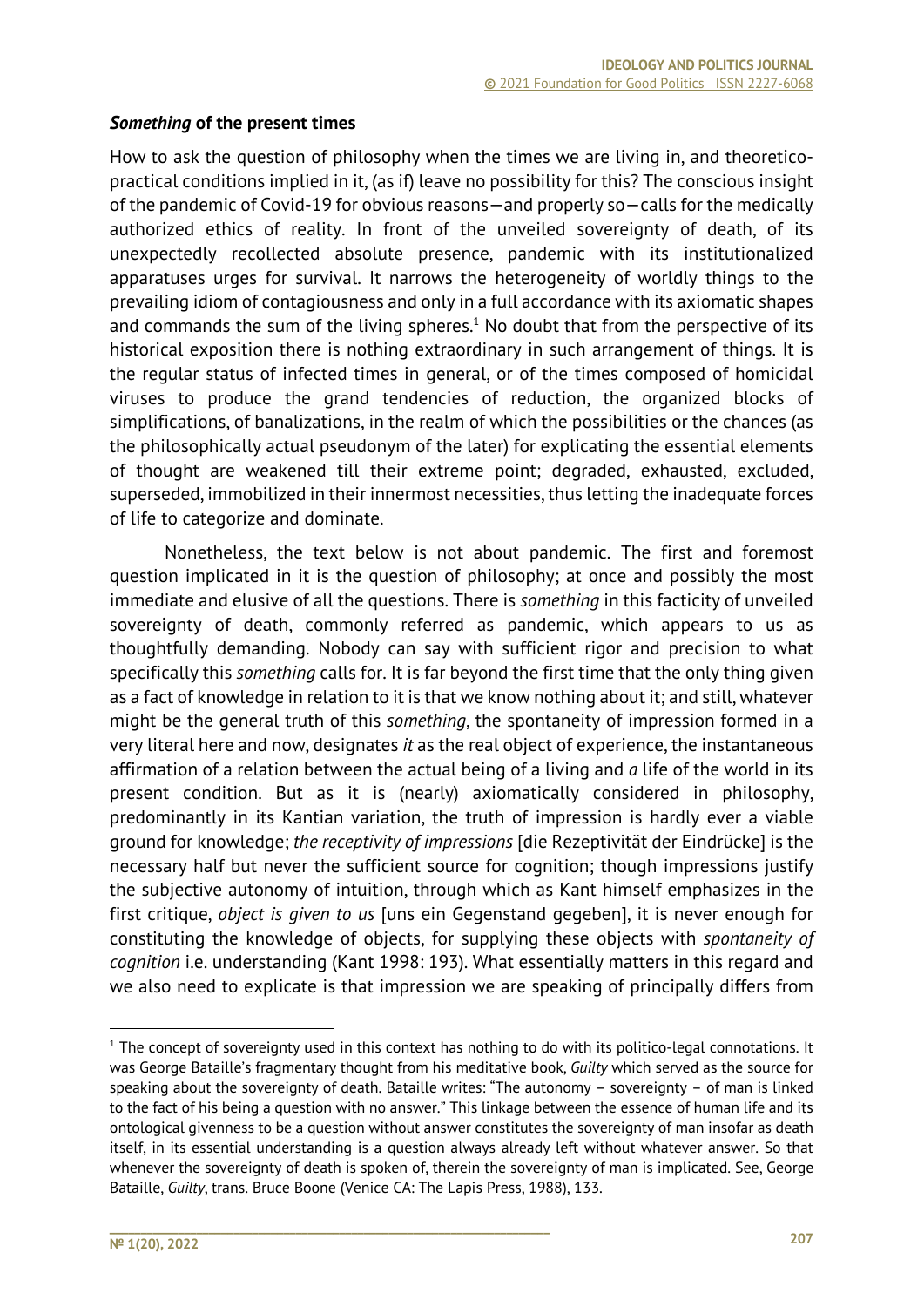the Kantian type of *sensible intuition*; so far as by the fact of pandemic the unveiled sovereignty of death is encountered, the sensible content composing the reality of this impression not necessarily in the sense of fundamental quality but as of the general sign of present times, discloses itself as an essential disinterestedness with knowledge of object and therefore with the empirical possibilities of a given. What is asked of this impression as of the intuitive thread surrounding the concrete fact of encounter is not to cognize the pandemic as a given, as a certain kind of knowledge, as an empirical fact if you want (with its scientifically experimented "objectivities" and socially deliberated positions), but to guide us in our attempt to actualize *the being of the sensible* born out of this very encounter; for it is sensed truthfully that this *something* as a thoughtfully demanding of our times should be looked for in the very being of the sensible and not in the sensible being.

It is because of this fundamental relatedness of *something* with the being of the sensible that we need to keep the certain closeness with philosophy of Gilles Deleuze, with this remarkable thinker of encountered experiences. As we have already pointed out, through the reality of pandemic the unveiled sovereignty of death is encountered and therefore and very naturally so, we are affected by it. But the current pandemic is not one of the regular objects of encounter, for whatever consciousness you might think of now; it is the pandemic *per se*, which substantiates any object of encounter in our days; every possible encounter in present times is mediated by the encounter with unveiled sovereignty of death. Primarily it is by reason of this uneasy presence of death that *something* we consider to be a thoughtfully demanding belongs to the sphere of an encounter with it.

In his 1967 book *Difference and Repetition*, in the chapter about *the image of thought*, Deleuze writes:

> Something in the world forces us to think. This something is an object not of recognition but of a fundamental encounter. What is encountered may be Socrates, a temple or a demon. It may be grasped in a range of affective tones: wonder, love, hatred, suffering. In whichever tone, its primary characteristic is that it can only be sensed. (Deleuze 1994: 139)

For Deleuze the essential determination of this *something* as of an encountered object is that it is never recognizable by the joint coordination of faculties. What it does initiates in the reality of experience is the very being of the sensible, the crystal of the sensible, *sentiendum*; the virtual and yet the real source of every sensibility developed till the very limits of its actualization, which as Deleuze writes "moves the soul, 'perplexes' it" (Deleuze 1994: 140). The sense for the *something* we are interested in and partly defined by speaks through this being of the sensible, through this *sentiendum* of transcendental empiricism which is always and principally only sensed. Experience while being synthesized with it ceases to be the lived similarity of recognized facticities; what instead the encountered object commences is the necessitated sensibility for the newly invented possibilities of thinking, affective implications intensifying ever newly regained explications of soul, of its infinite movements, which in difference from the clichés of *lived experience*, the temporal structure of which by its very consistency is overburdened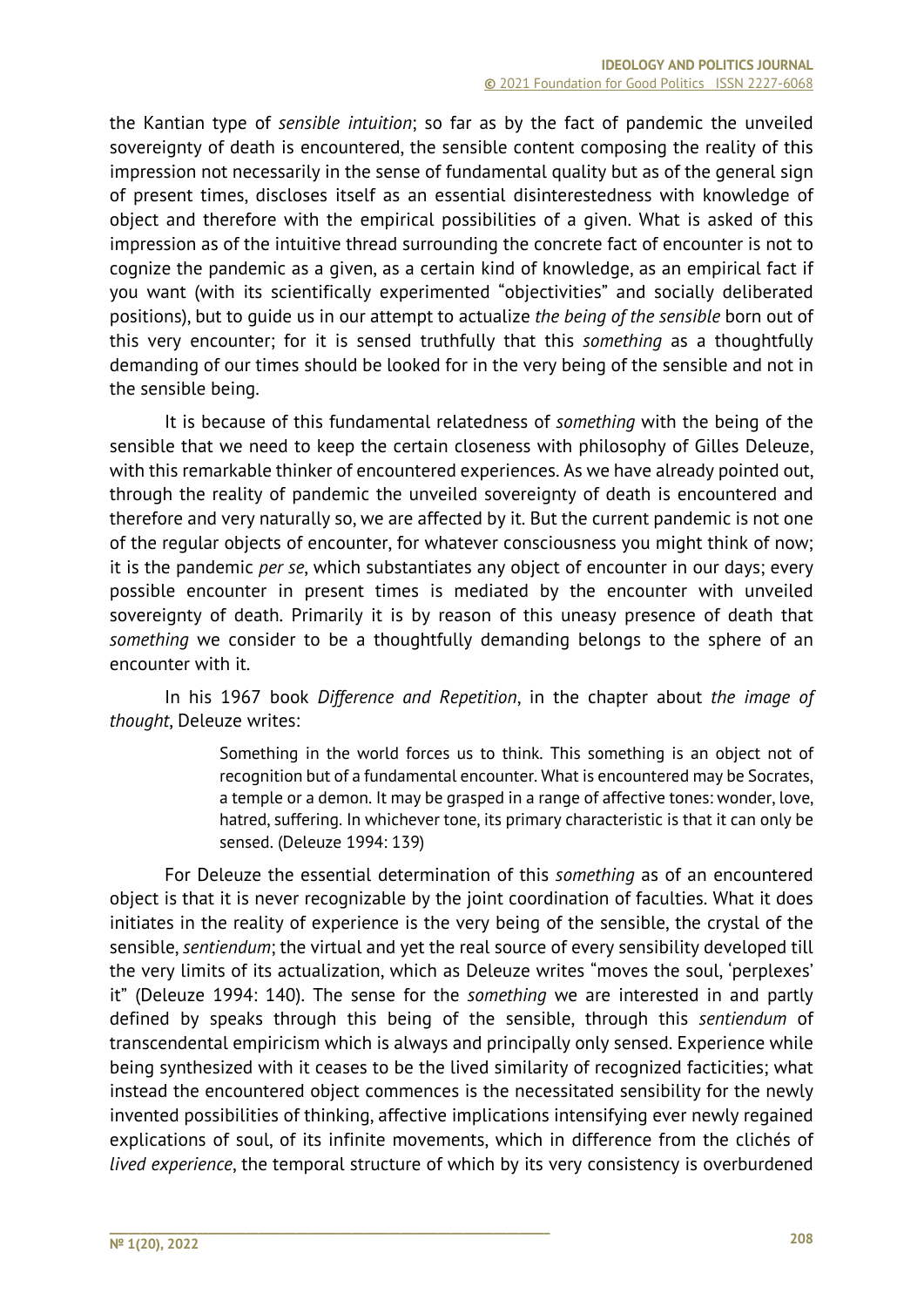with the elements of empirical past, is inscribed with the sign of *a* life contemplated in the dynamisms of that which is given. And nevertheless, if following Deleuze what in principle matters in reference to the object of encounter, i.e. *something*, is never to identify it with the given itself:

> The object of encounter, on the other hand, really gives rise to sensibility with regard to a given sense. It is not an *aistheton* but an *aistheteon*. It is not a quality but a sign. It is not a sensible being but the being of the sensible. It is not the given but that by which the given is given. It is therefore in a certain sense the imperceptible [insensible]. (Deleuze 1994: 139–140)

But at this point have not we gone too far from the Journal's conception for which the text itself is being written? The conception of an issue goes as follows: *Philosophy in Post-Soviet Countries*. At first sight the inappropriateness seems to be obvious. The conception unambiguously asks to think the localized reality of philosophy with its very concrete spatiotemporal locus; while the sense for *something* we have been following shortly, as if mystifies the distinctness of the formulation and even more so, by the grip of a first sight it might even provoke the appearance that the written above does not have much to do with the proposed conception. But appearances by their very nature are preliminary and dubious; philosophy is hardly ever content with their representations. For it is the question posed in the perseverance of demanding thoughtfulness which examines the truth of any appearance whatsoever.

# **The question of responsibility**

How to think philosophy in its localized determination (unless we are not entrapped in an automatic depiction of self-gathering and self-gathered similarity of past) when thoughtfully demanding which *something* keeps in itself speaks of the silence of philosophy, of philosophical, of philosophizing? Before all other things the prima facie evidence of this *something* to hover over the present times, to persist virtually in *a* life amongst us, is the growing silence of philosophy.

Summoning the silence of philosophy in the midst of this *something* essentially calls for demanding thoughtfulness.

The urgency of such call matters every time whenever the question of philosophy is asked to be thought in a spatiotemporally circumscribed way; whenever philosophy is set out from its innermost self, out of its essentially pensive abodeness. Once the question of philosophy is localized, it is inevitably politicized. It is because of this structural parallelism between philosophy and politics that the sense for *something* with its factual imperceptibility albeit with the immediacy to be addressed as a sign to the living being must be explicated.

From the very beginning philosophy possesses the responsibility of politics; the symbol of Socrates will always suffice in this regard. Every possible philosophy, however disengaged it might seem to be from the conceptualized stance on political is destined to carry the immanent sense for this responsibility, for its immediate directedness to the living things; is destined to be bitten by the gadfly of Socratism if you will. And even so,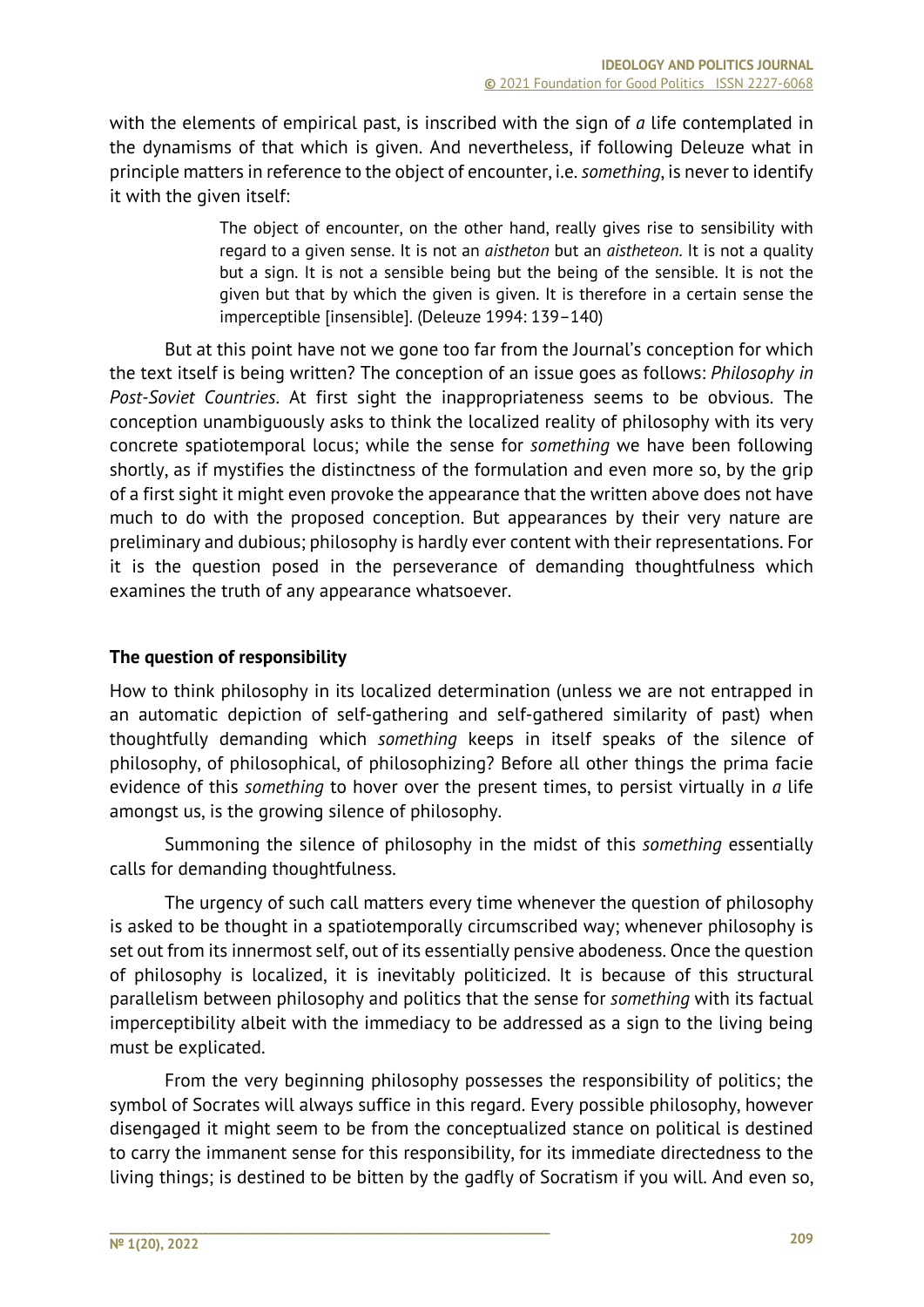philosophy conditioned with the responsibility of politics is not the same with politicized philosophy. Whereas the later justifies philosophy in favor of the descriptive aspects of power, the ones being authorized by political cognitions above all, the former examines the ontological composition of this responsibility in whatever times and spaces one may think of.

In a certain sense to speak about responsibility, of its practical value is one of the most regularly repeated motives for philosophy. And nevertheless, in difference from the average jargon so mistakenly embedded in the contemporary regime of humanitarian sciences, which is to neglect the object of thought on account of its already accustomed knowledge status, it is precisely because of this regularity that we need to think responsibility. Collected tendencies of familiarization with the object of thought, the passed processes of traditionalizing it or even a concrete experience with its already traditionalized image is never the sufficient reason for disregarding it; the complete opposite is true. There is something truthful in saying that philosophical constancy of the repeated relatedness to one and the same object of thought never wears out the object of thought itself; it is we who are easily deluded, dispassionate, disinterested in the process of this relatedness. Therefore, what is asked of us in the immediacy of this relatedness is a little bit of perseverance in the commonality of sense, in the weakness of a critical hope, in the non-responsiveness of response, the sensible material for which is born out from the empty ground of this very responsibility.

How otherwise in the age of willed nothingness to give an ear to the silence of philosophy?

And yet, despite of all these complications, *what are we responsible for?* The response is vainly expected to be in any way tangible. The silence of philosophy as the fundamental sign of our age is at once the concentrated expression and the principal determination of this non-responsiveness. For this question has no direct responsive reference at all; and even more so, any attempt to attach its content to the empirical evidence of whatever being, of one's particular biography or to the intellectual history of sociality in general, distorts its always already and yet to be discovered actuality. What paradoxically matters in the domain of this question is that it is the essential concomitance of human existence even under the yoke of nihilism, always and everywhere to let this distortion take place. Expected response imagined even within the profundity of "ideal" responsibility is already a distortion in itself. What a genuine response stands for in every true experience of responsibility is the non-responsiveness of response.

Nevertheless, the "response" is never delayed for too long, it comes timely, it distorts.

Perseverance in every true experience of responsibility is maintained by the consciousness which fully comprehends the non-responsiveness of response as the only actual reality of responsibility, of its necessary emptiness. What remains as a minimum of being in the singularity of such perseverance is its ability to force us to think, to appear as *something*, as the pure object of encounter which instead of expanding the space of a given, for an always already falsified reality of the later, paves the way towards the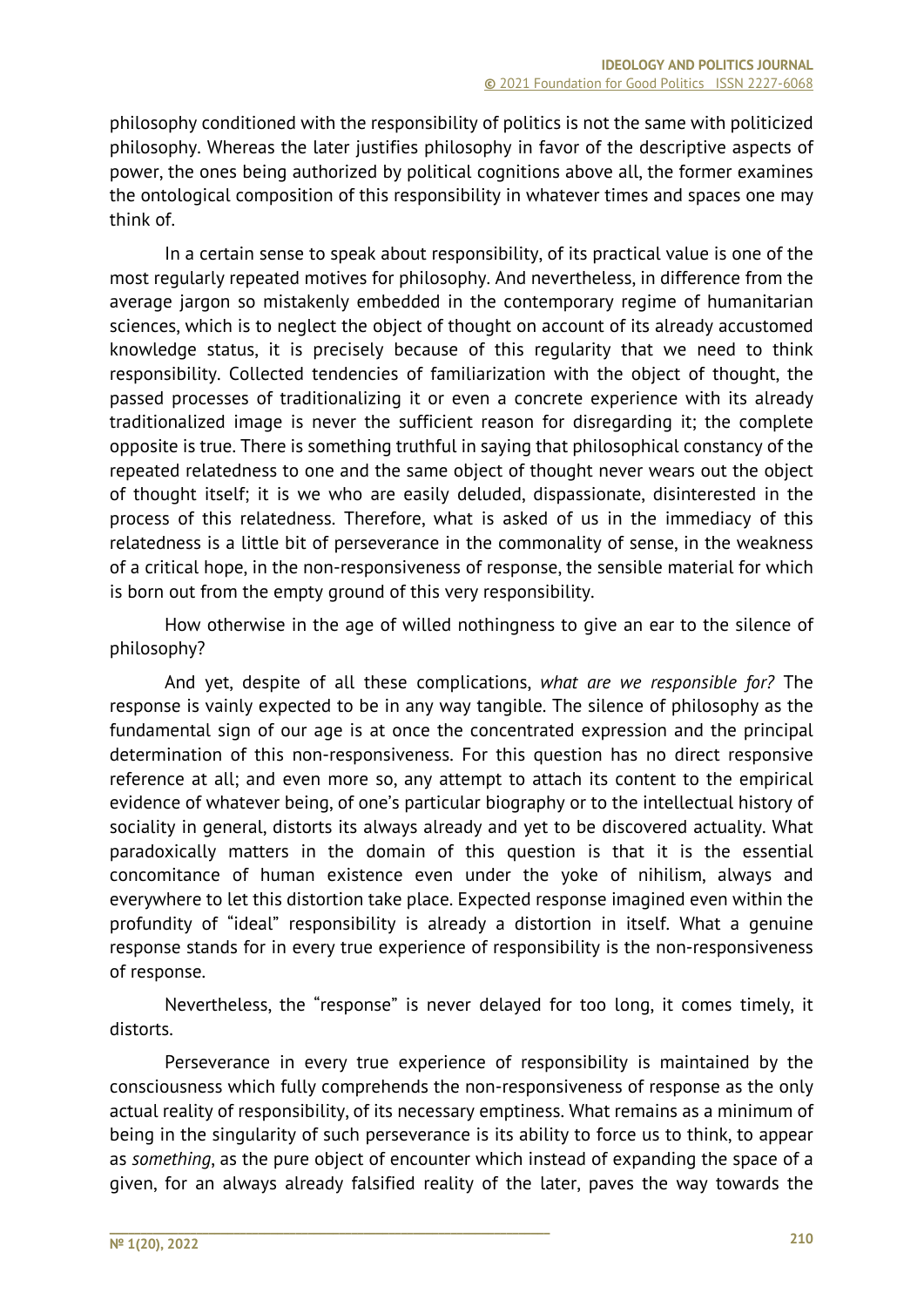intensities of encountering the emptiness of responsibility and yet of its fullness in the non-responsiveness of response. It is in this context that Jean-Luc Nancy, the philosopher who has carried this sense all along his philosophical experience, in his essay, *Responding to existence*, writes:

> This responsibility is as empty as it is absolute. This emptiness is its truth: the opening of sense. This emptiness is everything, therefore, everything except nothingness in the sense that nihilism understands it. Nihilism affirms that there is no sense, that the heavens of sense are empty. In a sense, absolute responsibility says the same thing: that there is no given (present, available, configured, attested, deposited, assured) sense, that sense can never be given. It says that existence is engaged in this absence of the given in order to give sense every chance—indeed, perhaps sense is made up of nothing but chances. (Nancy 2003: 300)

If the silence of philosophy is wished to be summoned together with the responsibility of politics, what opens up as an essentiality on this path is our preparedness to give a sense to this absence of the given, to the non-responsiveness of response. Not going any farther but even the brief questioning of philosophy in post-Soviet Georgia calls for the immediacy of such preparedness. But what Georgian experience of philosophy reveals in an over-extended and certainly over-exhausted duration of post-Sovietness is its radical impossibility to become in any way prepared vis-à-vis this nonresponsiveness. Empirically observable ground of this impossibility fully corresponds with deinstitutionalized image of scientific domain (predominantly modeled as a socially concrete equivalent of "knowledge" entirely commanded by market powers); the only tendency pushed forward by apolitical impositions spread all over the exploitative structures of governance is the proletarianization of knowledge and of living sphere in  $q$ eneral. $1$ 

What we need to think at this point in no way should be the matter of politicized philosophy, ordinarily identified with the sphere of political theory. Instead, we need to try and follow the sense for philosophized politics, i.e. politics according to philosophy. Apart from and in a certain sense before being the discipline of theoretical knowledge [έπιστήµη θεωρητική], philosophy is the embeddedness in *a* life, in all the possible variations of *a* life, including *a* life of politics i. e. *a* political life. Philosophy embeds *a* life in its virtual infinity. It is not due to the sudden circumstances that in the common parlance *philosophicality*, unless the term is not simple-mindedly narrowed to the books of philosophy or to the jargon of petty academism, may be encountered anytime and everywhere. Posture of an old man sitting on the bench, vineyard in the evening garden, flow of the river or a gaze of the animal, all might be encountered philosophically if only the virtuality of *a* life is thought in effectuation with the being of a sensible; and the

 $1$  In difference from the Stieglerian notion of proletarianization which defines the later as the process of loss of knowledge due to *the reduction of cognitive activities to the calculability*, what we have experienced and are in fact still experiencing in Georgia is the loss of knowledge (mainly of economically productive nature) because of the regressive transformation of the general composition of economy, viz. from the industrially producing one to the low level service oriented. Because of this difference the proletarianization we refer to in a greater extent merges with the process of pauperization than it does in case of Stiegler's conceptual model. See, Bernard Stiegler, *For a new critique of political economy*, trans. Daniel Ross (Cambridge: Polity Press, 2010).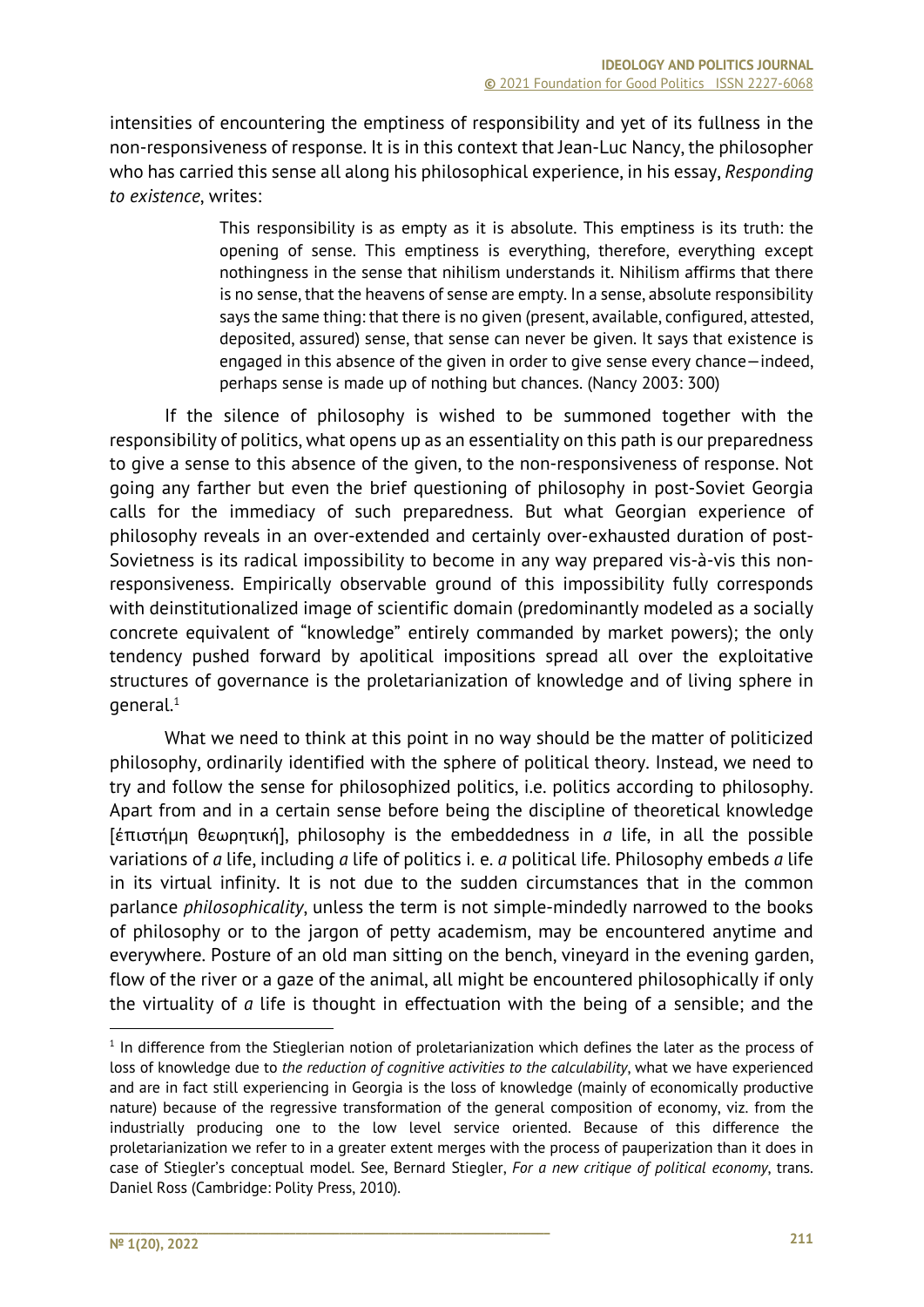sphere of politics is not an exception in this regard. It is because of this vital immanence of philosophy that thinking the possibilities for philosophized politics is essentially interested with the idea of political life. Political life viz. living *a* life politically is thought to belong to the immanence of philosophy. The essential reality of this belongingness speaks of the responsibility of philosophy to philosophize politics; and yet, what is recurred every time whenever this disposition is explicated is the politicization of philosophy, in the constancy of which (of this reversal) history in its totality is composed. Is not it the ever-repeated motive of history to demonstrate the imperative of political power outweighing the philosophical immanence? The question is obviously rhetorical and nevertheless, it is in the midst of this self-responsiveness that we need to think the political responsibility of philosophy. For the perseverance into the non-responsiveness of response as the highest gesture of philosophy is defined by the willingness to transcend the limitations of whatever rhetoric.

## **The necessity of philosophy**

So far as the immanence of philosophy is emphasized, there is no sense in following the requirements set by the formalized documentation of things; what we should propose instead is rather an awkward thought—for the past three decades the radical lack of philosophical has been the prevalent motive for Georgian way of being. The awkwardness of this thought lies in its fundamental impossibility to be apprehended without and to a certain extent beyond the sphere of philosophy. It is so due to the sense of philosophical implicated in it, which precedes but never contradicts all kinds of ex post certainties constituting the lived domains of reality. What the later i. e. empirically constituted regime of reality confirms is the mere fact of philosophical kept in the permanency of absence. Otherwise, where from to trace that sense for an apodictic intuition, which in its autonomous truthfulness manifests the absence of philosophical as the universal ground of global capitalism? Is not it thoughtfully demanding that the only regime of lack capitalism never axiomatizes, never even utters a word about is the absence of philosophical? Even the absence of solidarity, of compassion or of whatever virtue one might think of can be easily and are in fact massively spectacularized by discursive machines of capitalism, but never the absence of philosophical… For capitalism is very consciously all too disinterested with philosophy; for capitalism is the powerful enterprise of *dephilosophization*.

In Georgia what is given as an immediate evidence of its *philosophicality* is the question of philosophy being posed as the rarest question of all. The planetary silence of philosophy abodes here in its uninterrupted lethargy. All along the past three decades the systemic anti-politics has been gradually and methodically disassembling the immanent *philosophicality* of people; what has been in fact brought by the neoliberal promises of individual freedom and of self-realization is the dynamism of enslavement fully appropriated by the apparatuses of integrated spectacle.<sup>1</sup>

<sup>1</sup> The integrated spectacle is the concept developed by Guy Debord in his book *Comments on the society of the spectacle*. It is the synthesis between the concentrated (based on the authority of dictatorial personality)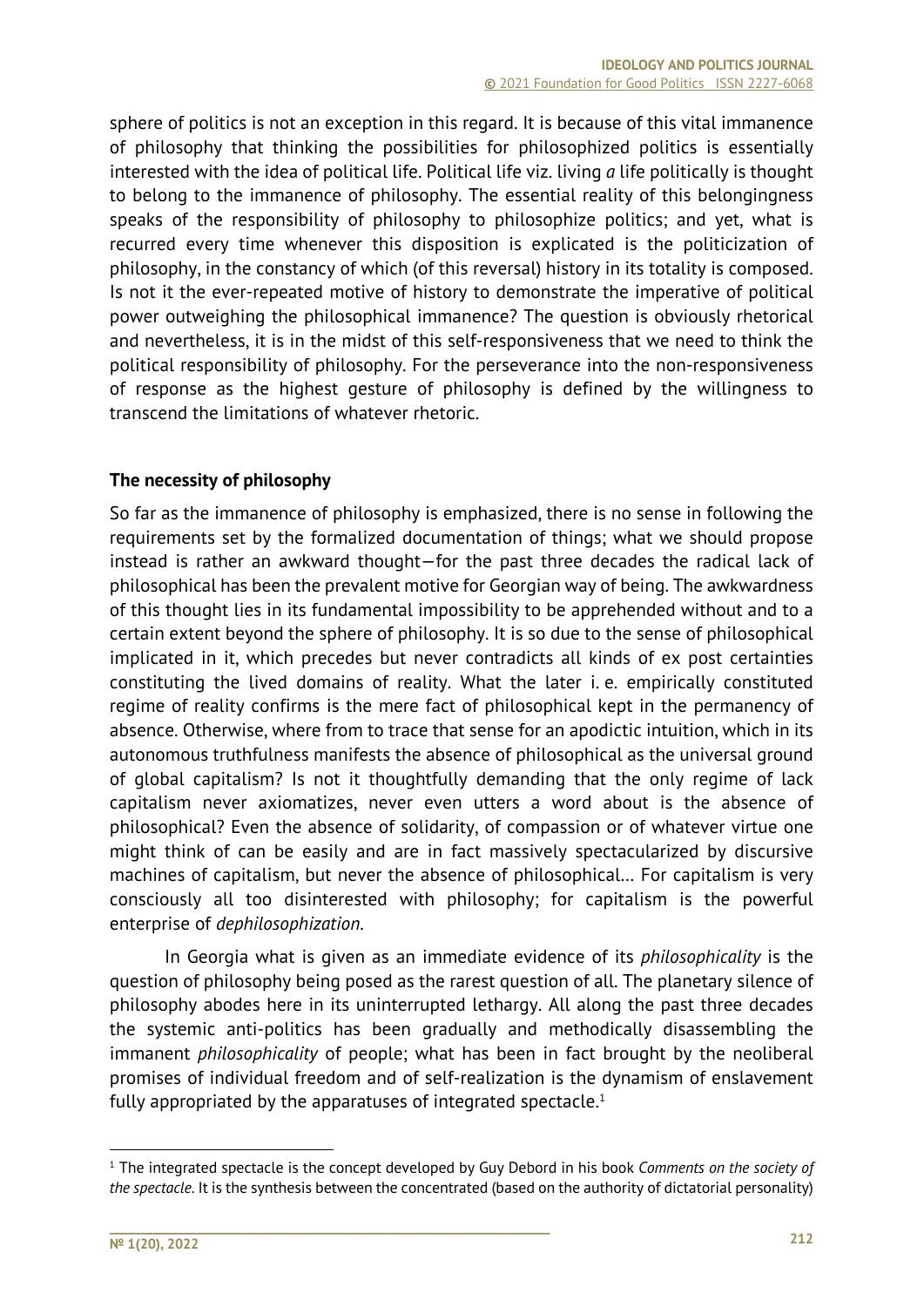Obviously enough we need to think these complications specifically in the light of philosophy, that is to say in the light of philosophical responsibility understood in its social phenomenality. Socratic sign of philosophy or simply the sociality of philosophy, in whatever times you may think of it, implicates this power of perseverance into nonresponsiveness of response. Is not the Socratic affair itself, with an episode of his trial symbolized as the dramatic kernel of it, the grand illustration of this? Socrates defending himself; his unusually extended responses to the accusations constitute the paradigmatic image of philosophical responsiveness with regard to the absoluteness of non-response. Historicized time is sufficiently well aware that responsiveness as far as it weakens and exhausts, comes only after, *post festum*, when an arrow thrown from the imperceptible spheres of untimely crosses the physical sight of Minerva's owl. And yet, despite this fundamental incompatibility it is the highest task of philosopher or of philosophical as of the impersonal form for the later, to persevere in the midst of this non-responsiveness. The trans-historical, you may say onto-political insight explicated by Socrates, if following his own words, warns of the ever recurring preference of man to live the days in asleep (Plato, 31*a*). And whatever might be the conceptual transfigurations for this trope of sleep in the history of philosophy, (Spinozian inadequate ideas, Kantian immaturity, Nietzschean ressentiment, Heideggerian inauthenticity, Deleuzian stupidity…) the foremost question being at stake here, above all from the view of philosophized sense of political, concerns the principal reasons for such preference. Where from this ever recurrent *sleep*, this eternal *slumber* in front of *philosophicality* is maintained? Might be the figure of Anytus, this epitome of decaying mediocrity, lackey of the status quo considered as the arch-source of it? Or is it the transcendental determination of whatever sociality to necessitate the powerful structures of misosophy as the necessary element for its historical existence?

In any case, the silence of philosophy opened up as the universal plight of our times, which by force of this very universality demands thoughtfulness from us, reactualizes the politicality of these questions. What is structured problematically in such a disposition of things is the tyranny of capitalistically appropriated appearances being synthesized with all-powerful figures of nothingness, thus and through this very hazardous combination precipitating the worldly sleep. For it is all too well-known for capitalistic rationality in its nihilistic stage of decomposition that it is the political responsibility of philosophy to resist the somnambulation of man; for it is the accompanying sign of philosophy as of the perseverance in the non-responsiveness of response never to be in consent with present times; so far as responsiveness always

and diffused (organized by the ensemble of commodity representations) forms of spectacle. From five essential features by which Debord characterizes the integrated spectacle (incessant technological renewal, integration of state and economy, generalized secrecy, unanswerable lies and eternal present) except the first one, all (with their specific modifications) have its share in Georgian experience of being. For instance, the process of integration between the economy and State proceeds through the instrumentalization of State by the actors of speculative economy. The lie has become the central tenet of whatever discourse in public space, up to the point where the possibilities of differentiating it from the truth are inexorably fading away. The present times are eternalized by the abyss of status quo, and generalized secrecy is the faithful guardian of the later. See, Guy Debord, *Comments on the society of the spectacle*, trans. Malcolm Imrie (London. New York: Verso, 1990).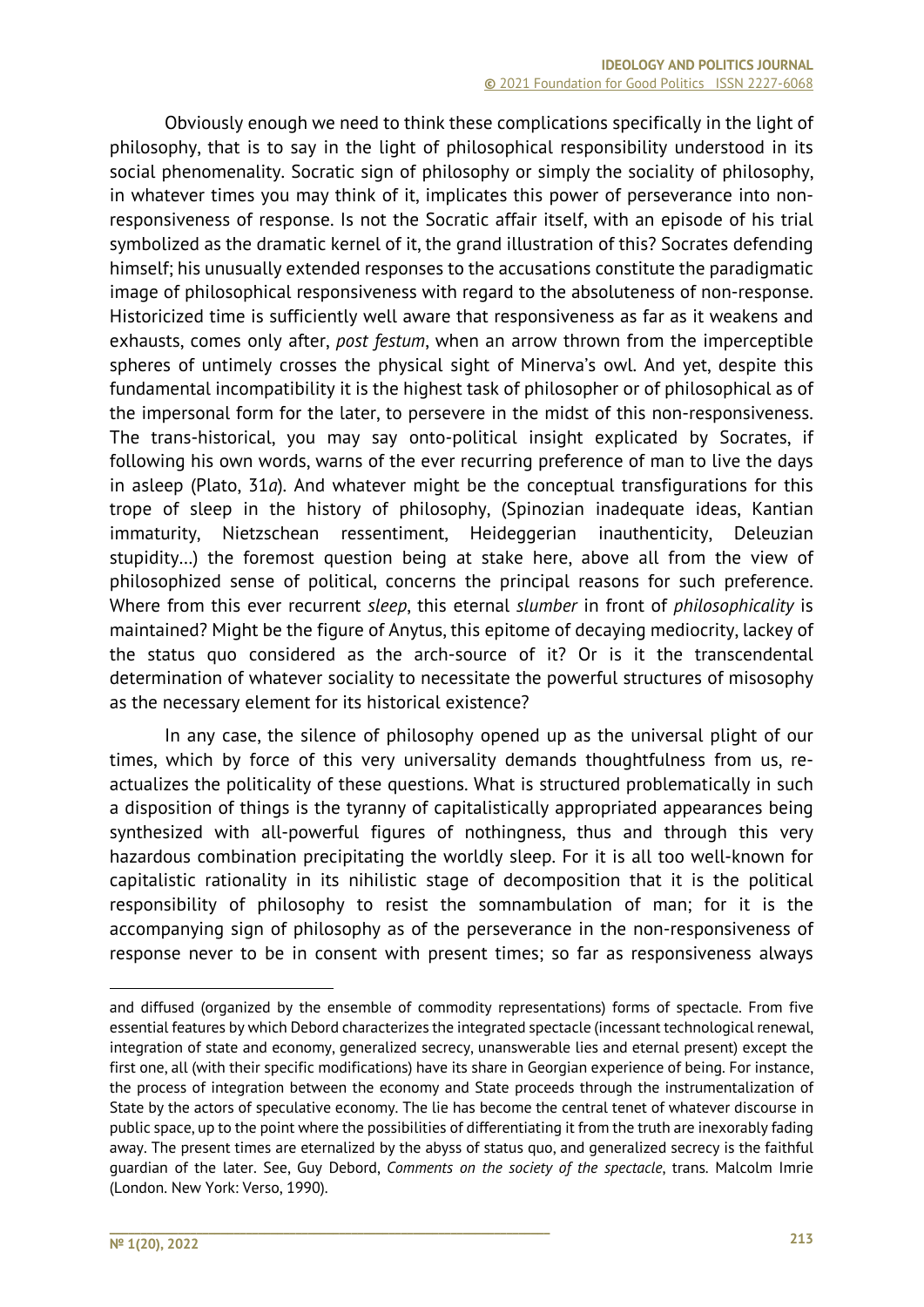comes after, philosophy, at least in its politically conditioned responsibility, essentially knows only of the permanency of sleep, of perseverance into this sleep, of resisting to its omnipotence, of bearing its non-responsiveness.

The silence of philosophy is the universal plight of our age. It is not the news that day after day, in the immediacy of our eyes and ears the world ceases to be the object of thought, of contemplation, of communal experience, and more and more, almost with a lunatic automatism becomes the prey of thoughtlessness guised under the guidance of *petty calculations*. Georgian way of being primarily in the sense of its ontological phenomenality, shows no signs of resistance to these tendencies of obscure automatism. So far as to speak about any countries way of being before all means to explicate the reality of its people, what we need to keep in mind with reference to such passiveness, tiredness and even exhaustion of people of Georgia is the fact of a fully realized, and yet repeatedly and systematically re-exploited sphere of its life. So that whenever the question is asked about the concealment of *philosophicality* from the Georgian way of being, the way of thinking it without further ado must be very concrete and uncompromising. Until the cloud of mass exploitation hovers over the Georgian mode of *social synthesis*, there is no possibility for people to regain the philosophical sense of *a* life.1 For we affirm that *philosophicality* as a social faculty of man is the *sine qua non* for demystified, debanalized, disillusioned existence of people. Therefore, and without further complications it is explainable enough why newly born class of Georgian capitalists, principally the only organized class of the country, which in essence is the class of radical proprietors is strategically interested in concealing the *philosophicality* from people.

At first glance and that to a large extent due to the forces of ideological interpellation, our proposition seems to be nonsensical and in fact remains to be so unless we don't differentiate philosophy taught in the walls of stillborn auditoriums of modern academia and *philosophicality* as the social faculty of man. Whereas the former degenerates the infinite movements of thought, deprives thought of its immanent potentiality to think ever more, ever continuously, the later as the transcendental structure of *social multiplicity* maturates the understood necessity for being *otherwise*, unfolds the real possibilities of *otherwise*. So that at any moment whenever the socially established normality in its status quo is suspended, whenever the consciousness circumscribed by existing order of things obtains the sense for the surplus being, viz. the sense for the possibilities of being *otherwise*, of being in *otherwise*, therein the *philosophicality* as the social faculty of man is essentially exercised.

It is because of this essentially transformative nature of philosophy, that it's socially implied faculty in the era of alliance between capitalism and nihilism is all the time and everywhere marginalized. Georgia is not an exception in this regard; in its

<sup>&</sup>lt;sup>1</sup> In this context we follow the difference conceptualized by Alfred Sohn-Rethel between societies of production and societies of appropriation. Whereas in the former the social synthesis is composed of the free labor relations, so that *people create their own society as producers*, in the former the non-laborers i.e. capitalists either by unilateral or reciprocal forms of appropriation, appropriate the products of labor. See, Alfred Sohn-Rethel, *Intellectual and manual labor — A critique of epistemology*, trans. Martin Sohn-Rethel (New Jersey: Humanities Press, 1978), 83-84.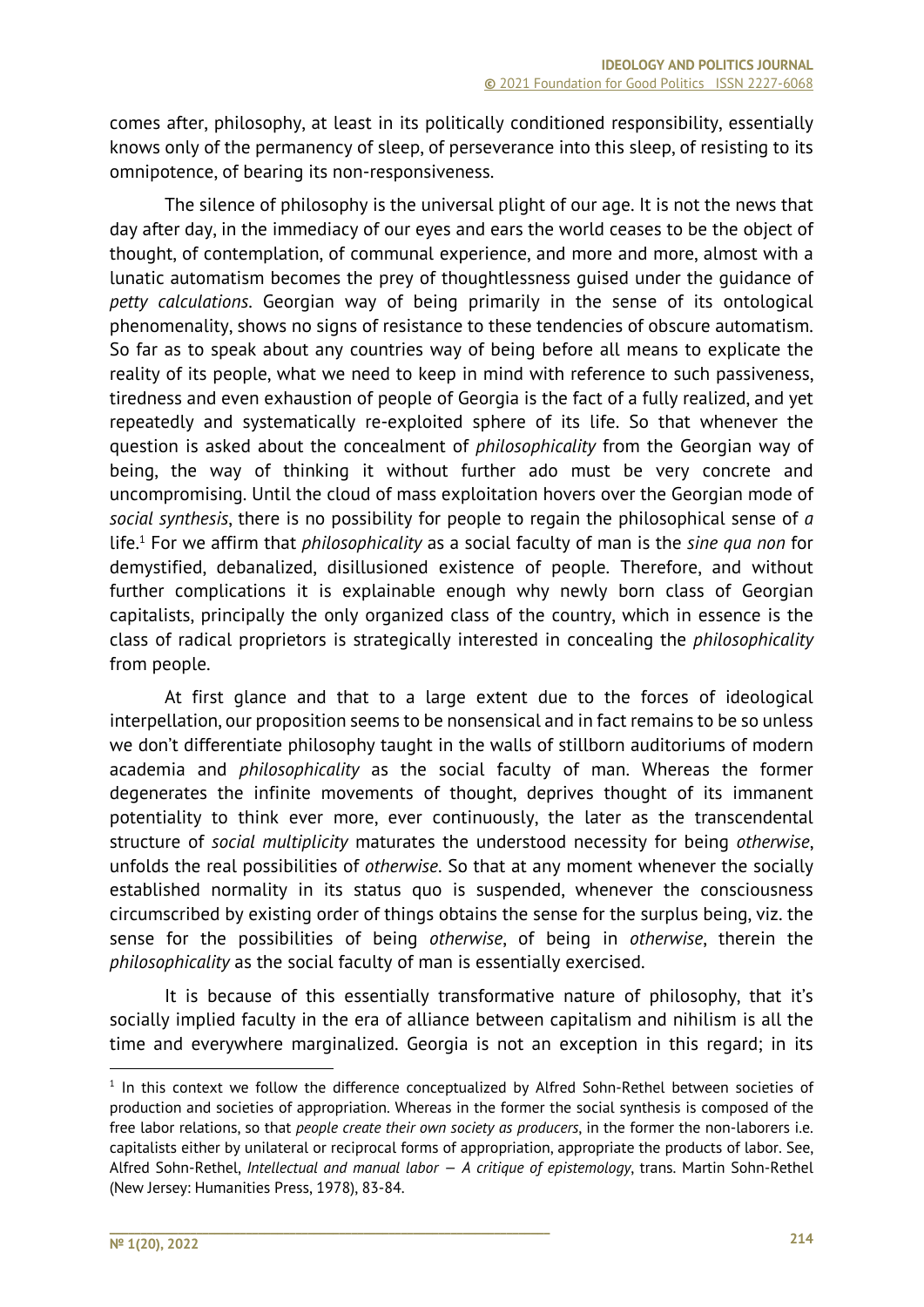innermost way of being Georgia in the dynamism of its historical actuality longs for the sense of *philosophicality* as for the certain attunement, as for the certain drive of resistance to its current condition. For what is immediately witnessed from the reality of this condition is the spectacular sleep imposed and prolongated by the machines of capitalistic enslavement. The ultimate object of enslavement is *a* life itself. Powerful tendency of degrading a life process to the entropic structures of market universalism dominates the entirety of things in Georgia. A life of anything one might think about, either of some organic unity or of an immaterial existence from the very first instants of its entrance into the domain of pseudo-publicity is impoverished by these structures. Formulating shortly, the *modus operandi* of the violence authorized by these structures is binomial, which is to enslave through impoverishment. It is for the reason of this anonymous, hardly ever personalized system of violence that impoverishing the life of thought is its chief priority. Not by sudden circumstances the possibilities to think otherwise is its horror and nightmare. To primitivize and de-problematize, to falsify and oppress, to de-socialize and segregate, to de-base and stupefy with all other vicissitudes permanently reproduced in its arsenal are methodically adjusted instruments first and foremost for impoverishing the life of thought; for to think otherwise, to produce the materialized sensibilities for its actualization at the end of the day is to mature the real possibilities for being otherwise.

As a result and in overall what Georgian way of being manifests in its contemporary condition is the radical *dephilosophization* of its existence. We are living the days of scattered emotions, of decaying love and suffocated imagination, of partial and never fully appropriated cognitions and interests, wherein the sense for community, tacit readiness for sharing a grace is only seldomly felt as the strange figure calling from the nowhere. Certainly, we have lost the taste for the perseverance into nonresponsiveness of response as for the ultimate sign of *philosophicality*; that sign which devotedly sheltered the Georgian experience of being even during the darkest times of its history.

But lamentations, you may say sadness have never bettered the things even a jot. With reference to the problems of *philosophicality* they mainly deteriorate the infinite movements of thought, potentiality of the later to become in partial equivalence with the virtuality of *a* life; is not it ever repeated motive of philosophy, of its Socratic sign, never to be overburdened with the baseness of living reality, but to go through them with perseverance regained from the immanent materials of a life itself…? And whatever might be the historically conditioned impossibilities for these materials to be actualized, it is the responsibility of philosopher to gather them up in approximation with an angle of *a* virtual life; that angle with two practical rays substantiated from its endpoint—the one being the sense for the fullness of impersonal life and another—the singular experience of *philosophicality*. If the former unfolds itself as an incredible device for transcending the mediocrities of whatever subjectivity, it is only with the later as with the faculty of human sociability, that blindfold passivity imposed by the tyrannical imageries of capitalism is resisted by the perseverance into *philosophicality*. What demands thoughtfulness is to know that content of such perseverance before all other things speaks the language of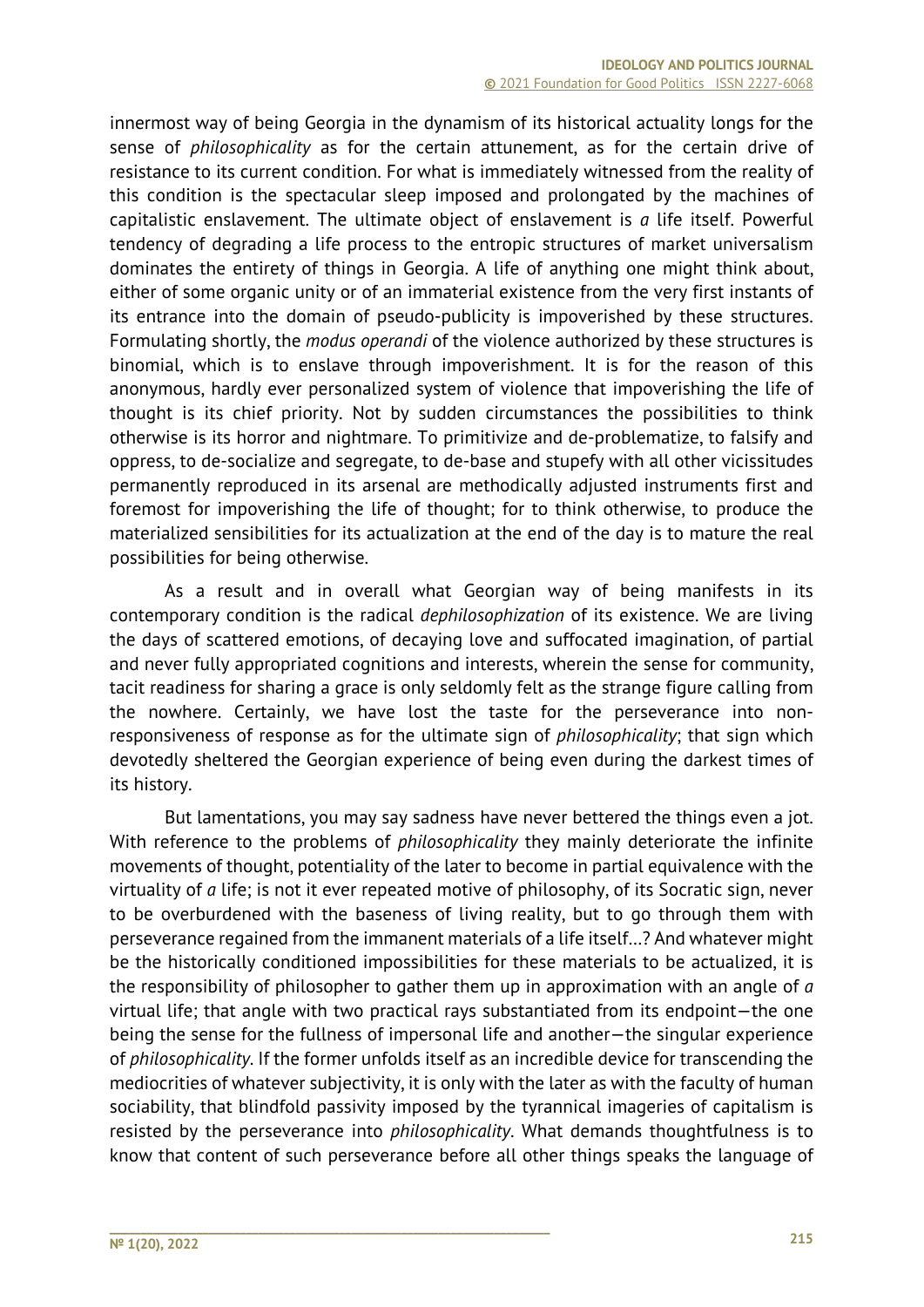love and solely of love towards philosophical; it is the love which loves in its selfless activity, in its critically contemplated hope in and for the *otherwise*.

As for the conclusive remark let this text itself be proposed as the possible response to the non-responsiveness of philosophy in post-Soviet Georgia. Although the propositions of this kind in their evident prematurity dwell in the reality of a mere attempt, so that partiality becomes their innermost determination, still, we feel and know that evading reality of experience for the sake of abstracted ideals has never done any good for anybody, for anyone. The thing attempted here was to think the possibility of philosophy within Georgian experience of being; and whatever might be the results of it, the immanent impulse of philosophy demands from us ever again to step in the sphere of such an attempt.